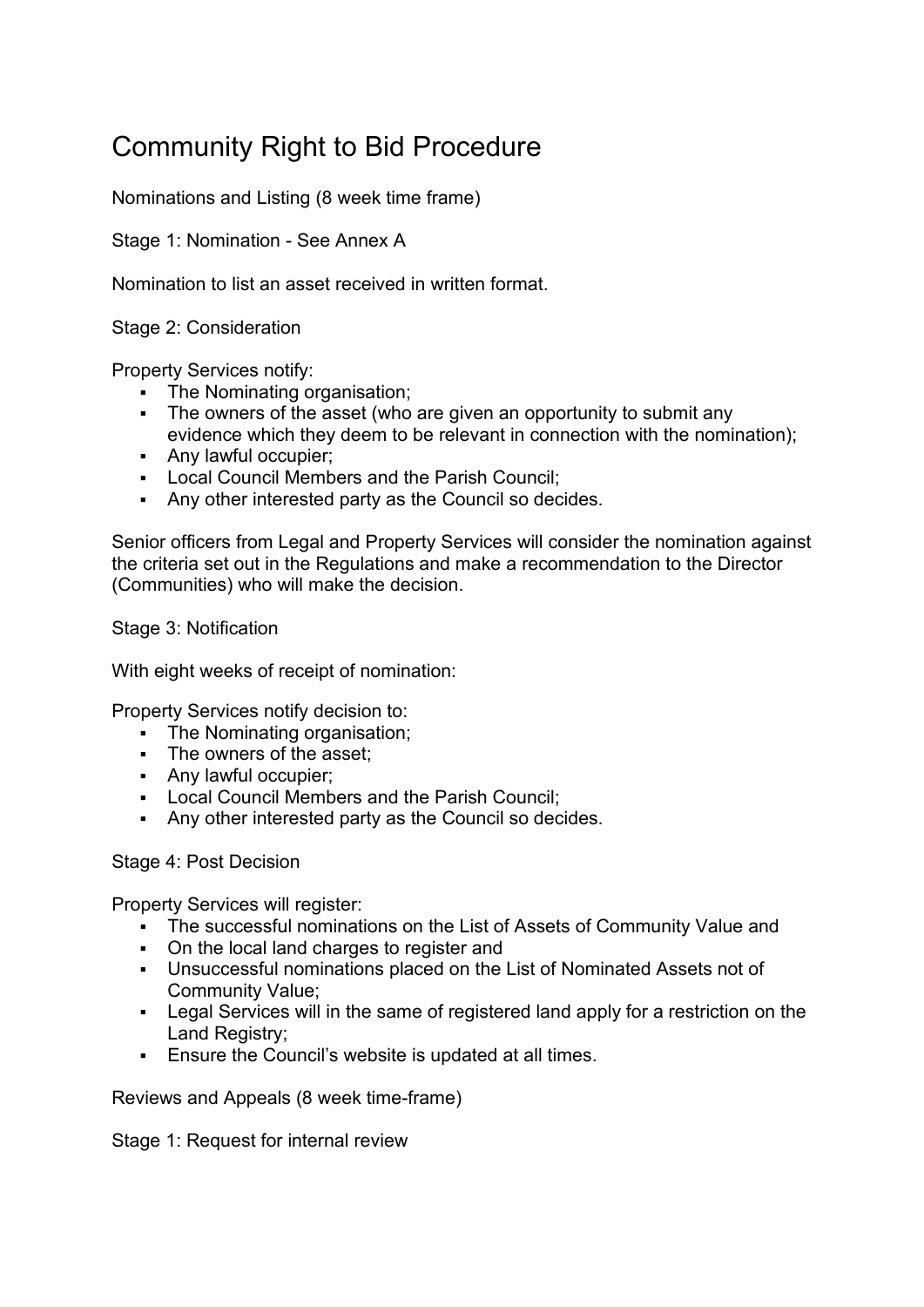The Property Services Manager will refer the review to the Chief Executive for decision.

Within eight weeks of registering the request to review (unless a longer period has been agreed in writing) provide written notification of the Council's decision to:

- The Nominating organisation;
- The owners of the asset:
- Any lawful occupier;
- Local Council Members and the Parish Council;
- Any other interested party as the Council so decides.

Transfer the asset from the List of Assets of Community Value to the List of Nominated Assets not of Community Values if the Chief Executive agrees with the appeal; or

Provide the asset owner with a written response of its decision if the internal review does not find in favour of the asset owner inform the asset owner of their right to an independent appeal.

Moratoria on Sale – See Annex B

Initial Moratorium Period (6 weeks)

If the Owner of an asset on the List of Assets of Community Value contacts the Council to advise they wish to sell the Property Services Manager will:

- write to the asset owner and the nominator of the asset to advise that the Initial Moratorium has been triggered;
- will publish the owner's intention to dispose of the asset on its website.

Full Moratorium Period (6 months)

## Property Services will:

If a relevant community interest group advises the Council in writing during the Initial Moratorium that it wants to place an offer then the Property Services Manager write to the asset owner confirming the position and advising what this means in terms of the delay in being able to dispose of the asset.

Protected Period (12 months)

Property Services will: At the end of the Full Moratorium Property Services write to the asset owner and the nominating organisation to advise that the period is complete and that the owner is now free to dispose of their asset as they wish without further delay within 12 months

Stage 1: Initial Compensation Claim

Property Services will: If they receive a claim for compensation within thirteen weeks after the loss or expense was incurred or finished being incurred liaise with the Director (Communities) and provide the claimant with written notification of their decision within eight weeks of the receipt of the claim.